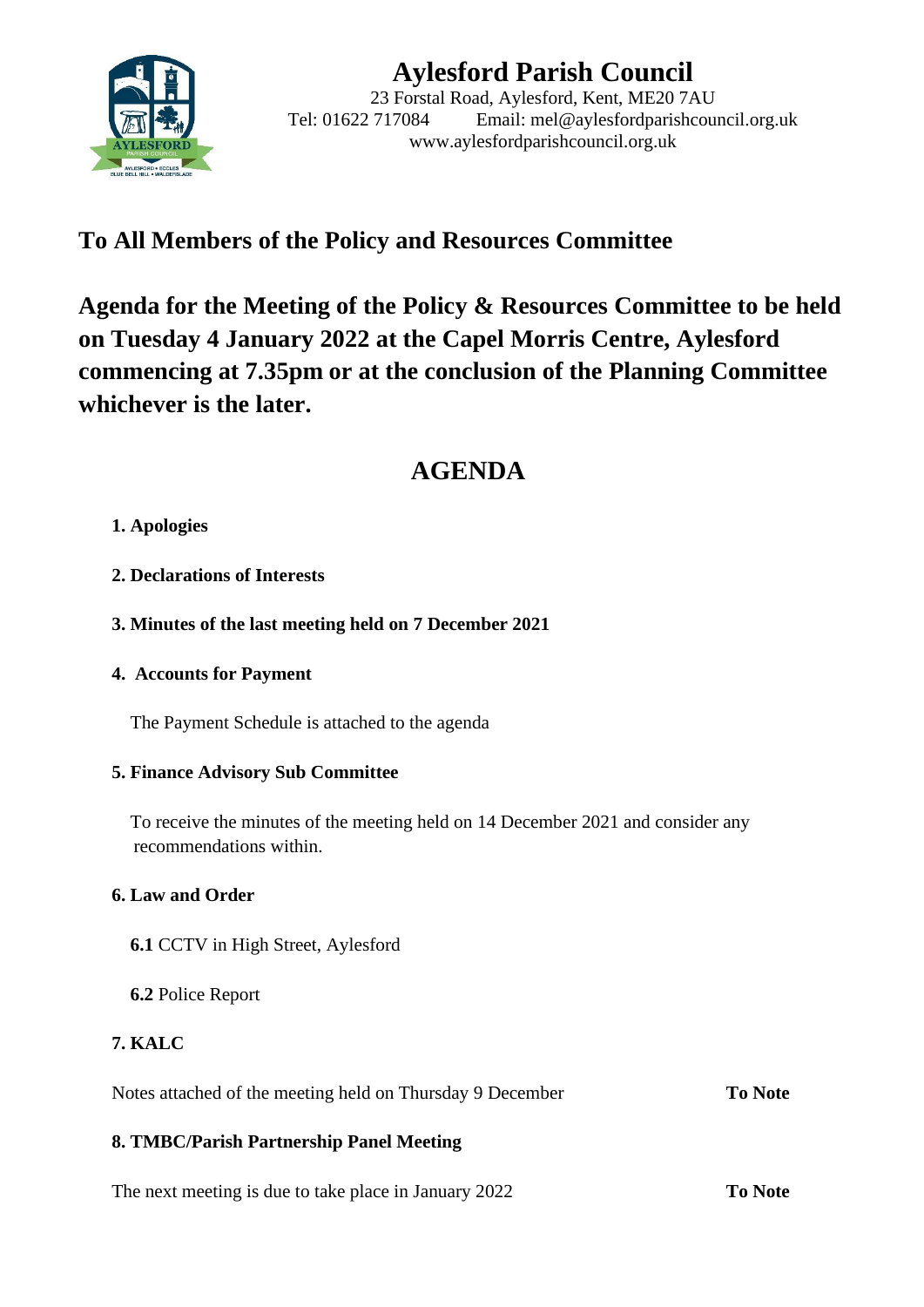#### **9. Council Vacancies**

| The current Vacancies are $1 -$ Aylesford South                                             | <b>To Note</b> |
|---------------------------------------------------------------------------------------------|----------------|
| 10. Public Convenience Review - Aylesford Toilet                                            |                |
| No further update received                                                                  | <b>To Note</b> |
| 11. Governments Welcome Back Fund                                                           |                |
| The two planters have been delivered and will be installed within the next couple of months | <b>To Note</b> |
| 12. RBLI Base Camp                                                                          |                |
| No further update received                                                                  | <b>To Note</b> |
| 13. Adoption of Aylesford Station                                                           |                |
| Chairman to report on progress                                                              | <b>To Note</b> |
|                                                                                             |                |

#### **14. KCC - Contain Outbreak Management Fund**

No further update received as outcome of fund is not expected until mid-February 2022 **To Note**

#### **15. Aylesford Christmas Market**

Clerk to provide an update on the de-brief that took place and the date for next years market **To Note**

#### **16. Section 106 Wish List**

No further progress has been made due to it being the festive season. However; the Clerk and Councillor Fuller will work on the document in the coming weeks. **To Note**

#### **17. Asset Register Annual Review**

To review and agree the Asset Register as attached to the Agenda

**To discuss and agree**

#### **18. Fees and Charges for 2022/23**

To review and agree the level of fees and charges for the Cemetery, Recreation Grounds and Allotment sites at Aylesford and Eccles. **To discuss and agree**